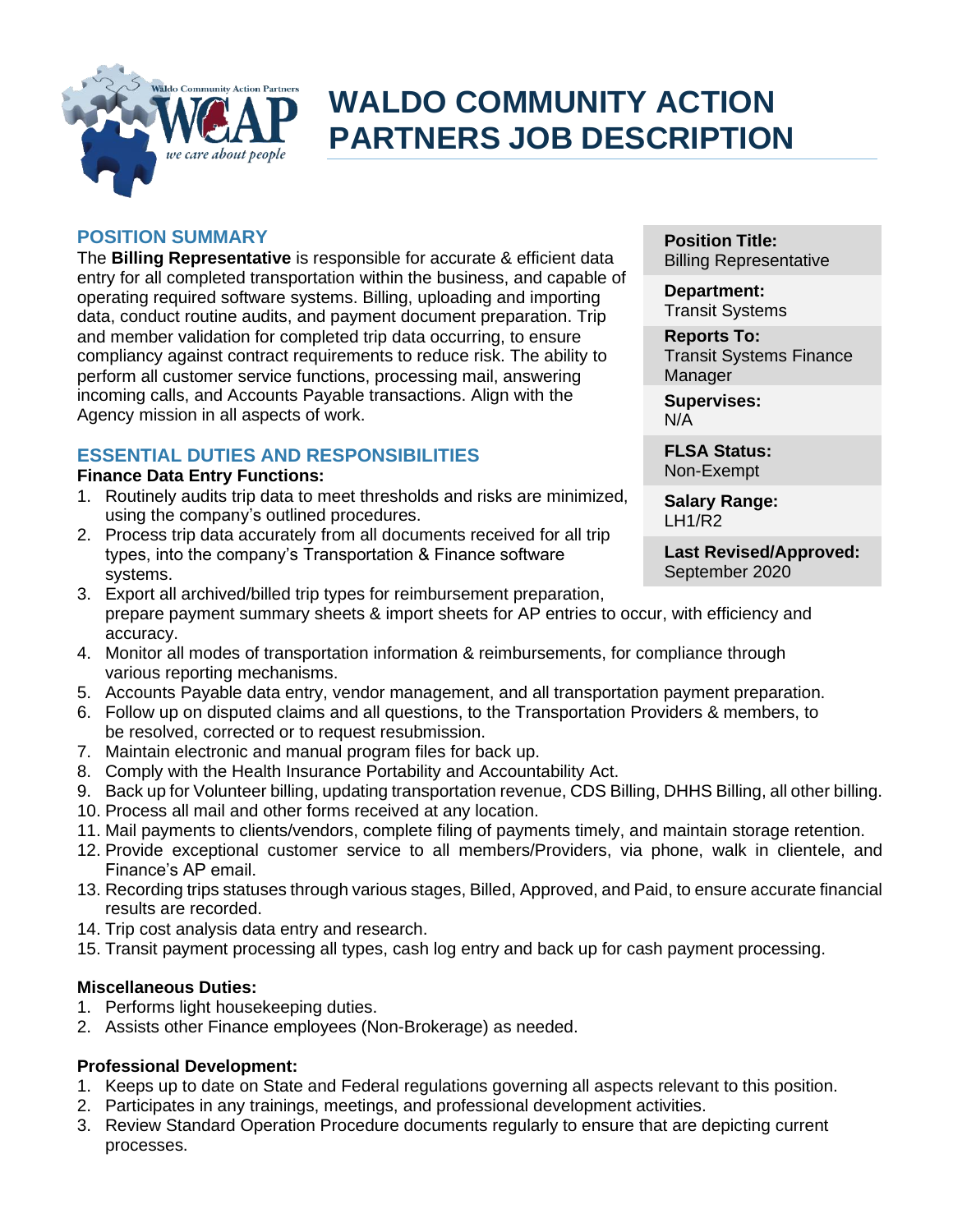### **Leadership & Teamwork:**

- 1. Builds cooperative goals and relationships of mutual trust.
- 2. Demonstrates effective communication skills in building relationships with all employees and clients.
- 3. Collaborates with all partner agencies to ensure effective communication processes across agencies.

#### **Safety And Wellness:**

- 1. Actively promotes safety and accident prevention within the workplace.
- 2. Reports any unsafe conditions, incidents and/or accidents immediately.

#### **Non-Essential Duties and Responsibilities:**

- 1. Other duties as assigned by the Finance Manager.
- 2. Performs additional duties as assigned.

## **GENERAL EXPECTATIONS**

- Be committed to the Agency's Mission, Vision and Values.
- Maintain adequate knowledge of all WCAP programs in order to make referrals to other programs beneficial to the client, his/her family or friends.
- Maintain professional boundaries with all current, past, and prospective clients.
- Maintain confidentiality of clients, staff, and internal business information.
- Present professional and positive image as a representative of WCAP.
- Follow established policies and procedures and comply with all safety requirements.
- Communicate proactively with the supervisor regarding work flow, problems, suggestions, etc.
- Seek out and attend relevant professional development conferences, seminars, workshops, and other activities related to all aspects of this position. Participate in all Pre-Service and In-Service training and professional development activities as required by the position. Participate in other local and state level meetings related to all aspects of this position.
- Attend team and staff meetings as scheduled.
- Contribute to a positive, team-oriented work environment.
- Be punctual for scheduled work and use time appropriately.
- Perform required amount of work in a timely fashion with a minimum of errors. Meet deadlines.

# **PHYSICAL REQUIREMENTS**

*The physical requirements described here are representative of those that must be met by the Incumbent to successfully perform the essential functions of this job. Reasonable accommodations may be made to enable individuals with disabilities to perform the essential functions.*

While performing the duties of this job, the employee is required to stand; sit for prolonged periods of time; walk; use hands to finger, handle, or feel, including operation of a standard computer keyboard; reach with hands and arms and talk, see and hear; bend and reach; occasionally lift and carry up to 10 pounds. Specific vision abilities required by the job include close vision, distance vision, and the ability to adjust focus.

## **WORK ENVIRONMENT**

*The work environment characteristics described here are representative of those the incumbent encounters while performing the essential functions of this job. Reasonable accommodations may be made to enable individuals with disabilities to perform the essential functions.* 

Work is performed primarily in a business office setting. Noise level ranges from quiet to moderate. Assigned work may require travel within the local or neighboring communities. This position is a full-time hourly position that typically works normal daytime schedule. However, evening and week end time may